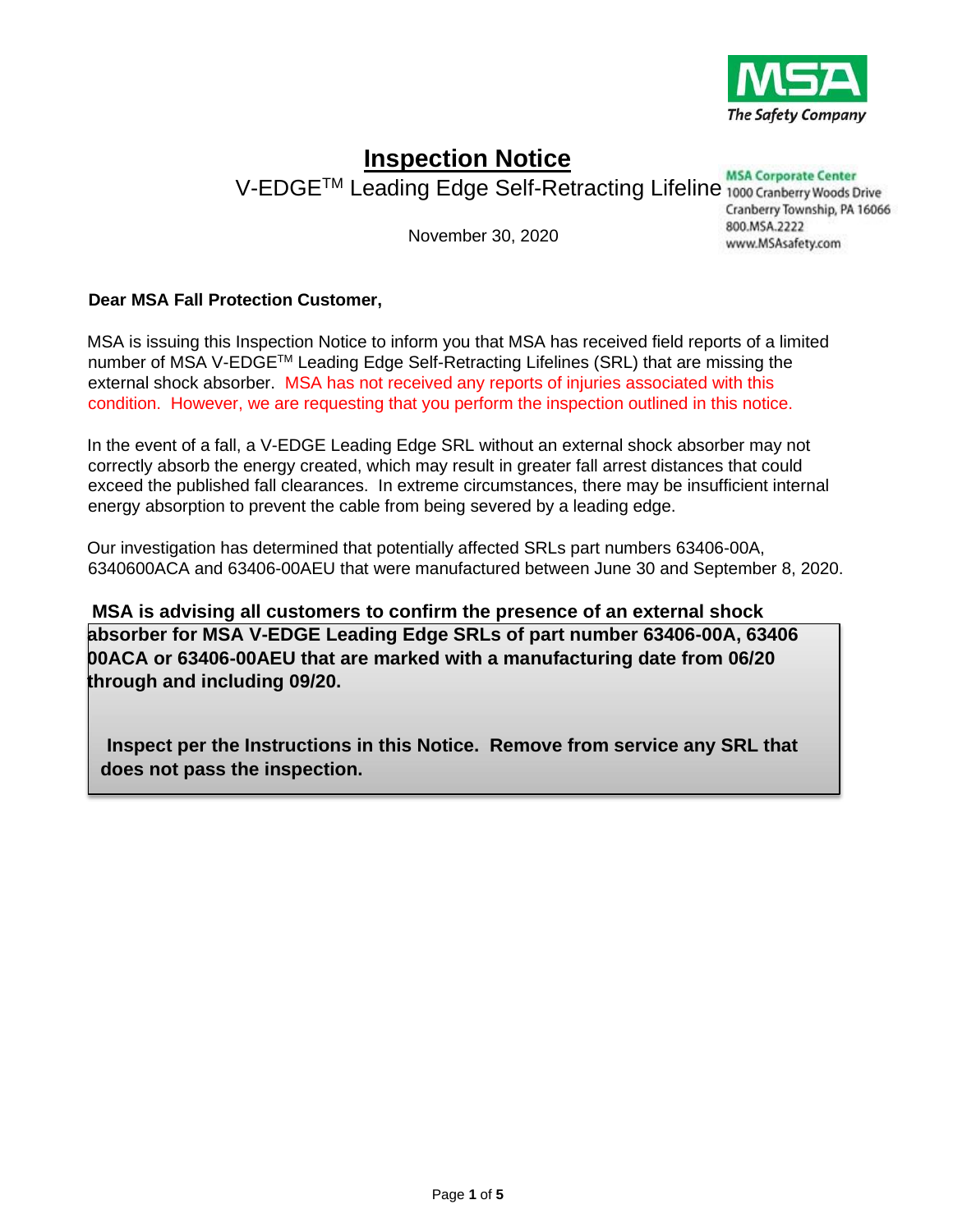



**Figure 1 – Shock Absorber Inspection** 

**Inspection Instructions**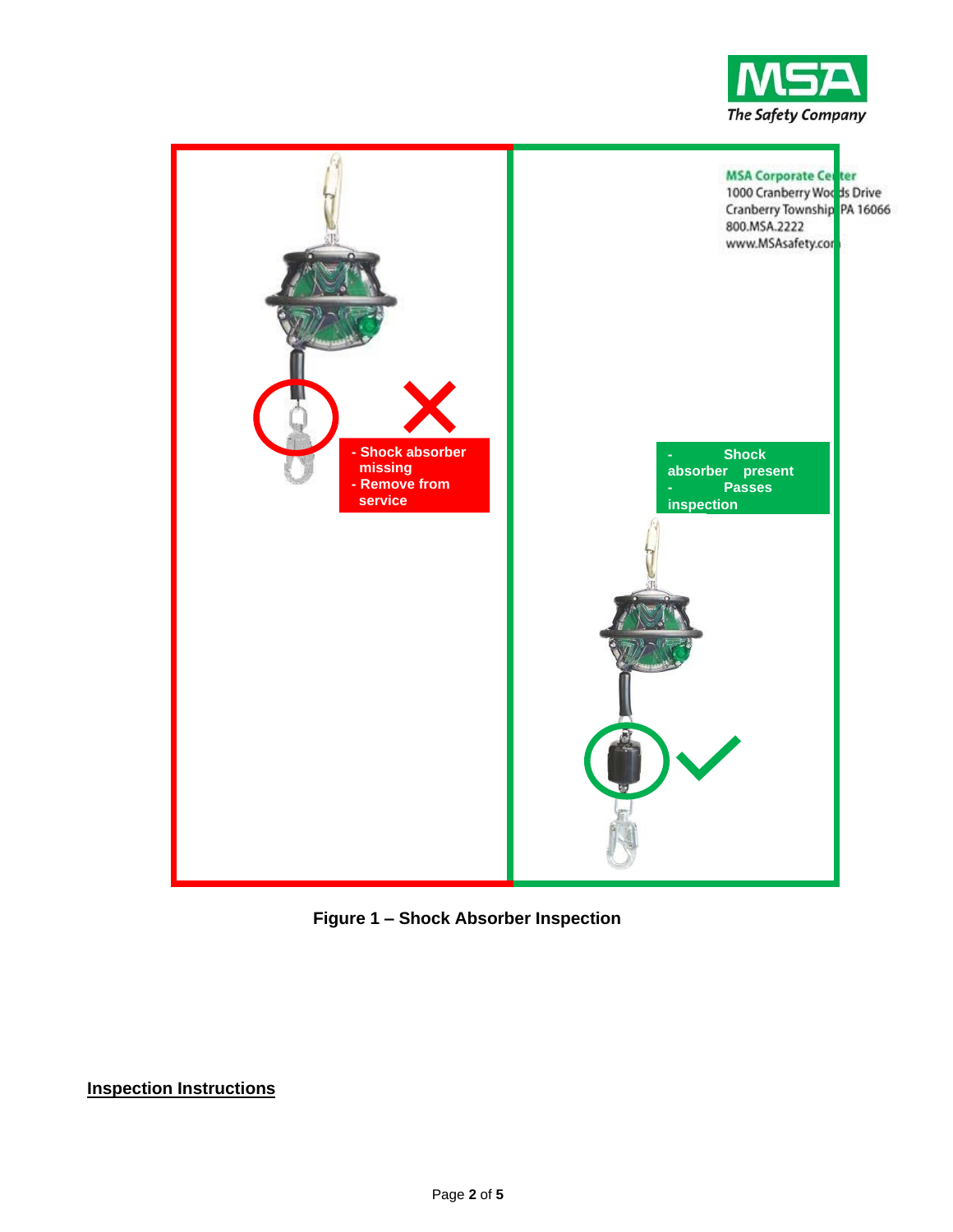

1000 Cranberry Woods Drive

Perform the following inspection to determine whether or not your SRL needs to be taken out of service. **MSA Corporate Center** 

- 1) Confirm that the part number is 63406-00A, 63406-00ACA or 63406-00AEU. Referenceship, PA 16066 Figure 2. If your SRL is **not** one of these part numbers, no further action is needed. If your SRL is one of these part numbers, proceed to step 2.
- 2) Confirm that the manufacturing date marked on the unit is 06/20, 07/20, 08/20 or 09/20. If the manufacturing date is **not** in this range. no further action is needed. If the manufacturing date is in this range, proceed to step 3.
- 3) Inspect for the shock absorber per Figure 1. If the shock absorber is not present, remove the SRL from service.



**Figure 2** 

## **Replacing Affected V-EDGE Leading Edge SRLs**

We recognize that this is an inconvenience and in an effort to minimize any disruption, we pledge to take any replacement actions as expeditiously as possible.

If you are in possession of V-EDGE Leading Edge SRLs that do not have a shock absorber, we will replace them free of charge.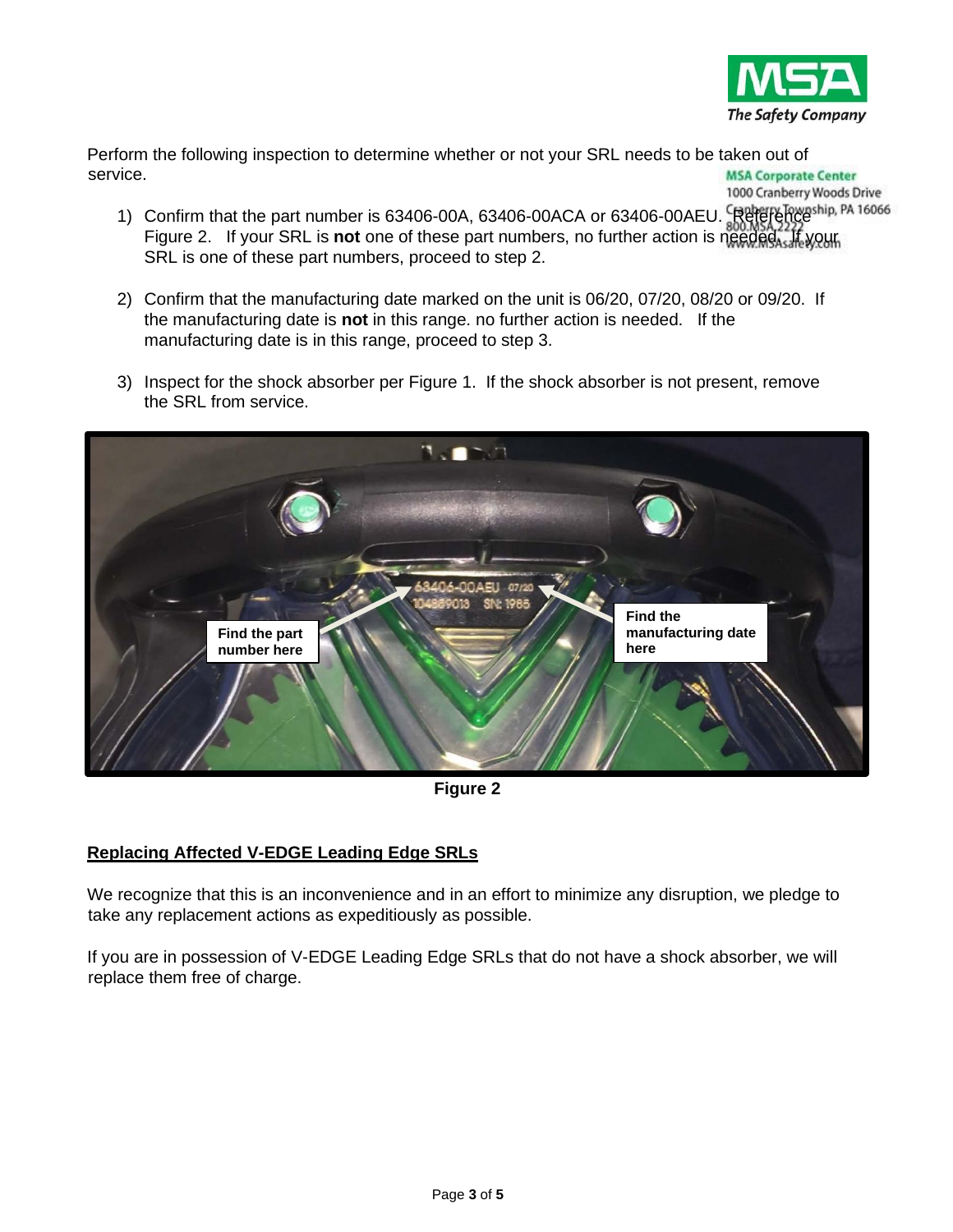

To receive a replacement, please complete the enclosed *MSA V-EDGE Leading Edge SRL Return/Replacement Form* and e-mail it to MSA Customer Service at the appropriate e-mail addresser below. Replacement SRLs will be shipped to you and we will forward you instruction **946 Freturning** of Drive<br>the affected SPLs the affected SRLs. 800.MSA.2222

www.MSAsafety.com

### **MSA Customer Service Contact Information:**

If you have any questions regarding this Inspection Notice, please contact MSA's Issue Resolution Group by phone at 1-866-672-6977 or by e-mail at IRG@msasafety.com.

We apologize for any inconveniences that this may cause; however, your safety and continued satisfaction with our products is important to us.

Best regards,

Nathan Andrulous

Nathan Andrulonis Director, Product Safety

PS20029-02